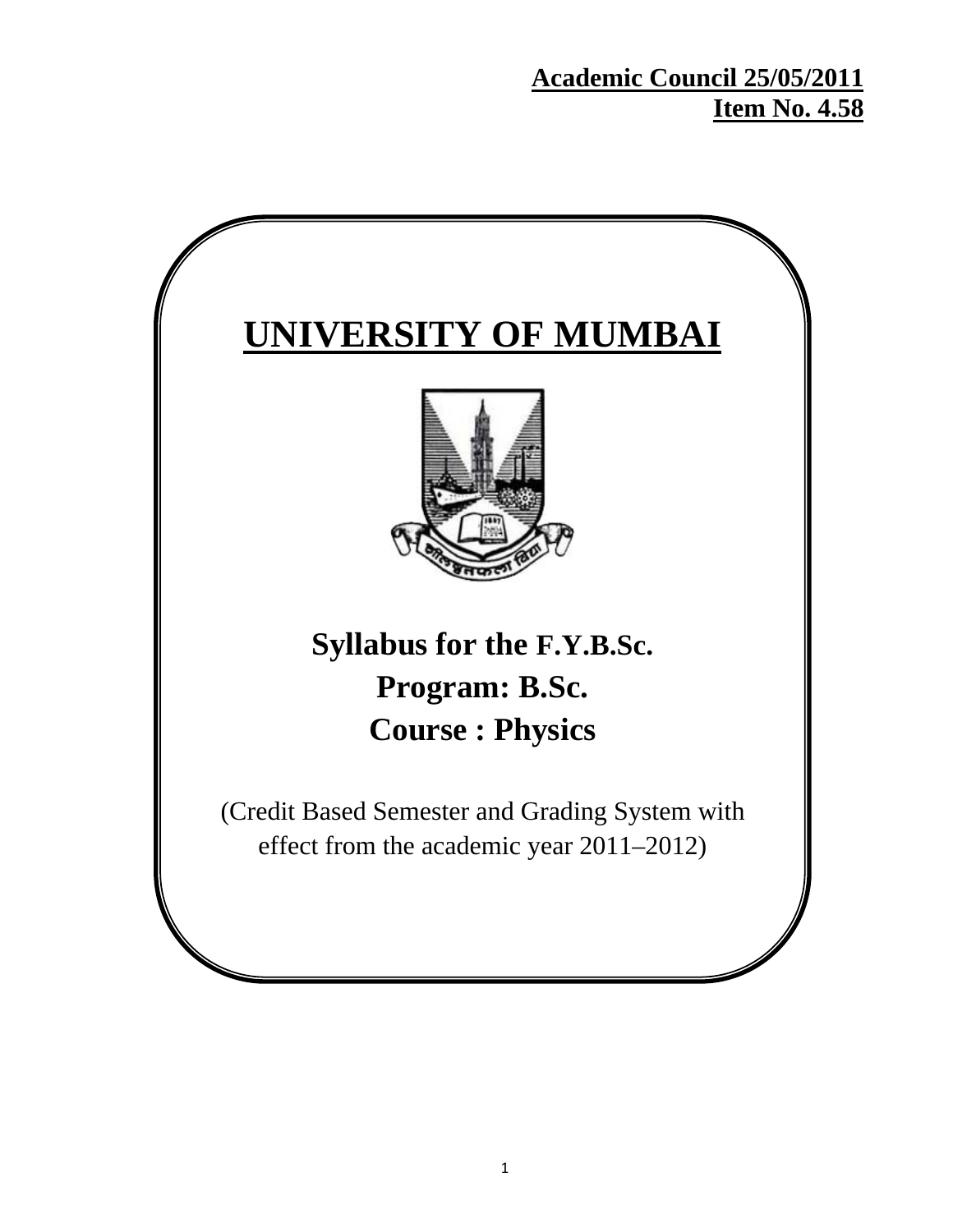# **Revised Syllabus in Physics (Theory & Practical) As per credit based system First Year B. Sc. 2011 – 2012**.

The revised syllabus in Physics as per credit based system for the First Year B. Sc. course will be implemented from the academic year  $2011 - 2012$ .

| Name of the<br>Programme | Duration                                                    | Semester                               | Subject                              |
|--------------------------|-------------------------------------------------------------|----------------------------------------|--------------------------------------|
| <b>B.Sc.</b> in Physics  | Six semesters                                               |                                        | Physics [ courses<br><b>USPH101,</b> |
| Course Code              | Title                                                       | Credits                                | USPH102 and                          |
| <b>USPH101</b>           | Mechanics, Properties of<br>Matter, Heat, Sound &<br>Optics | 4 for<br>USPH101 and<br><b>USPH102</b> | USPHP1]                              |

| ۰.<br>w<br>×<br>۰. |  |  |
|--------------------|--|--|
|--------------------|--|--|

#### **i) Newton's Laws :**

Newton's first, second and third laws of motion. Interpretation and applications, pseudo forces. Worked out examples (without friction): 1, 2, 3, 5 Chapter 5 - HCV

15 lectures

Worked out examples (with friction):  $1, 2, 3, 4$  Chapter  $6 - HCV$ 

#### **Ref.: HCV : 5.1 to 5.5 and 5.7**

Add. Ref. : TM, HRW.

#### **ii) Elasticity :** (*Elastic constants Y, K,*  $\eta$ *,*  $\sigma$ *: <i>review*)

Equivalence of shear strain to compression and extension strains. Relation between elastic constants, Couple for twist in cylinder.

#### **Ref.: HP : 15.2. A to 15.5.A and 15.7.A**

Add Ref.: DSM

# **iii) Fluid Dynamics :**

Equation of continuity, Bernoulli's equation, streamline and turbulent flow, lines of flow in airfoil, Poiseuille's equation.

#### **Ref.: HP 15.2B to 15.6B**

Add. Ref.: HCV, DSM

| Unit : $II$     | <b>15 lectures</b>                                                        |
|-----------------|---------------------------------------------------------------------------|
| Concent of Heat | The first law. Non adjabatic process and Heat is a path function Internal |

Concept of Heat, The first law, Non adiabatic process and Heat is a path function, Internal energy, Applications of first law to simple processes, Heat Capacity and Specific heat, General relations from the First Law : The Enthalpy, The case of an Ideal gas, Dependence of Temperature of the Atmosphere on Height above sea level, Worked examples, problems.

# **Ref. EG : Chapter 3, Page No. 44 to 64.**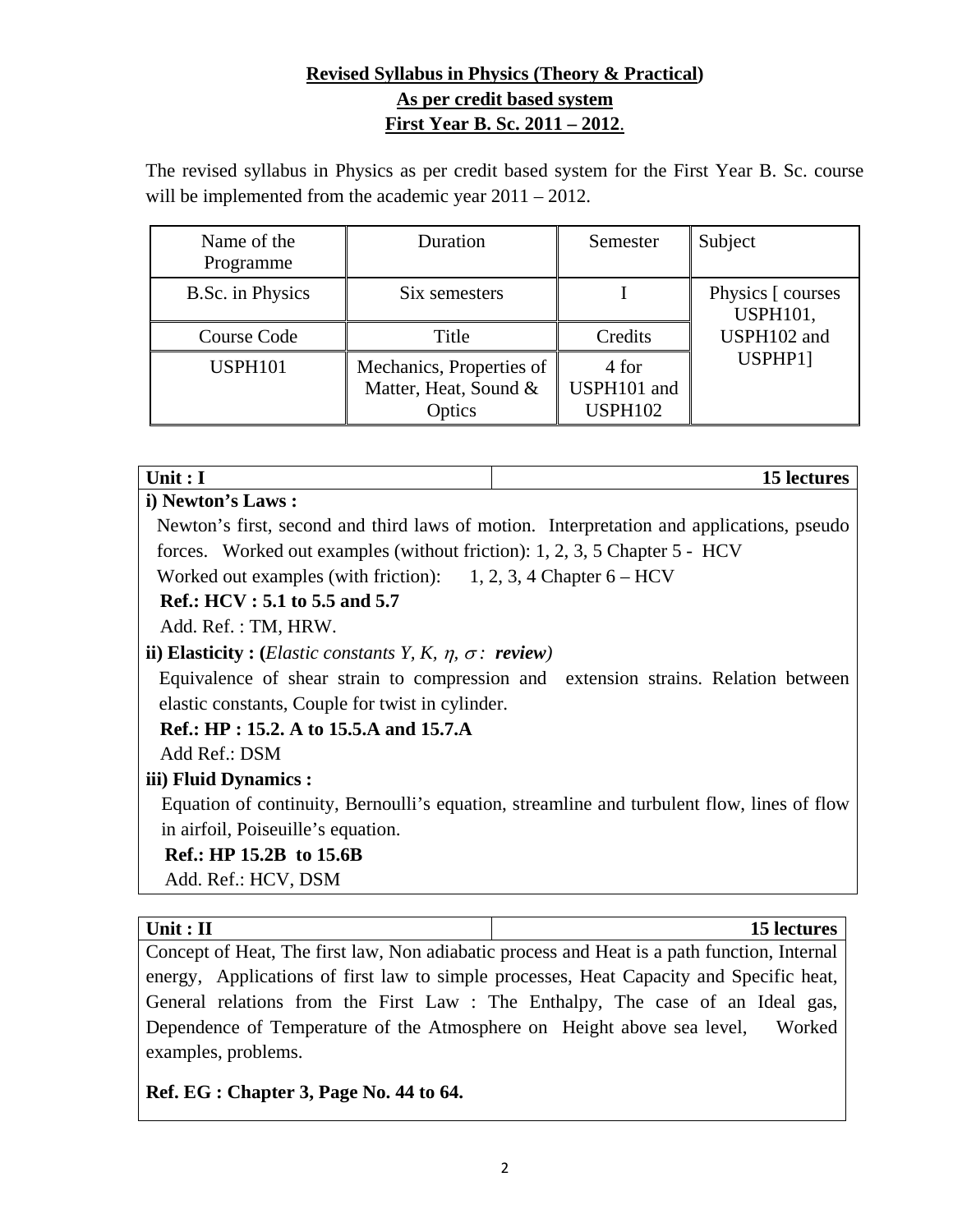| Unit : $III$                       | 15 lectures                                                                 |
|------------------------------------|-----------------------------------------------------------------------------|
| i) Wave motion in one dimension. : |                                                                             |
|                                    | General solution of wave equation, Classification of waves, Examples of one |

dimensional wave: Transverse wave on string. Longitudinal Waves on Rod, Pressure waves in a gas.

 **Ref. SPP : 6.1, 6.2, 6.5, 6.5.1, 6.5.2, 6.5.3.** 

# **ii) Ultrasonics**

 Piezoelectric effect, Production of Ultrasonic waves: Piezoelectric Crystal Method: Magnetostriction Method.Detection, Properties and applications of Ultrasonic Waves

# **iii) Acoustics of Buildings**

 Reverberation, Sabine's formula (without derivation) Absorption coefficient, Acoustics of Buildings, factors affecting Acoustics of Buildings, Sound distribution in an auditorium.

 **Ref.: MS : 5.1to 5.6, 5.8, 5.9, 5.10, 5.12, 5.13, 5.14, 5.15.** 

# *Note:*

# *A good number of numerical examples are expected to be covered during the prescribed lectures.*

# **References.**

- 1. **HCV :** Concepts of Physics H. C. Verma (Part I) 2002 Ed. Bharati Bhavan Publishers.
- 2.  $HP$  : Mechanics Hans and Puri,  $2<sup>nd</sup>$  Ed. Tata McGraw Hill.
- 3. **EG :** Basic Thermodynamics-Evylen Guha (Narosa Publication)
- 4. **SPP :** Fundamentals of vibration and waves S P Puri (Tata McGraw Hill)
- 5. **MS :** Properties of matter and Acoustics R Murugeshan and K. Shivaprasath, S Chand & Co.Ltd. (2005-Ed)

# **Additional References**

# **Unit – I**

- 1. **TM :** Classical Dynamics Thornton & Marion  $(5<sup>th</sup> Ed)$
- 2. **DSM :** Element of Properties of Matter D S Mathur, S Chand & Co.
- 3. **HRW :** Fundamental of Physics (extended) Haliday, Resnick and Walker  $(6<sup>th</sup> Ed.)$ , John Wiley and Sons.

# **Unit - II**

- 1. Heat and Thermodynamics M. W Zemonsky & R H Dittman. McGraw Hill.
- 2. Theory and Experiments on Thermal Physics D. K. Chakrabarti (2006 Ed), Central book.

# **Unit - III**

- 1. A Text book of Sound Subramanyam and Brij Lal
- 2. A Text book of Sound M. N. Srinivasan, Himalaya Publishing House
- 3. Acoustics Waves and Oscillations S. N. Sen Wiley Estern Ltd.
- 4. Sound F. G. Mee. Heinemann Educational Books Ltd.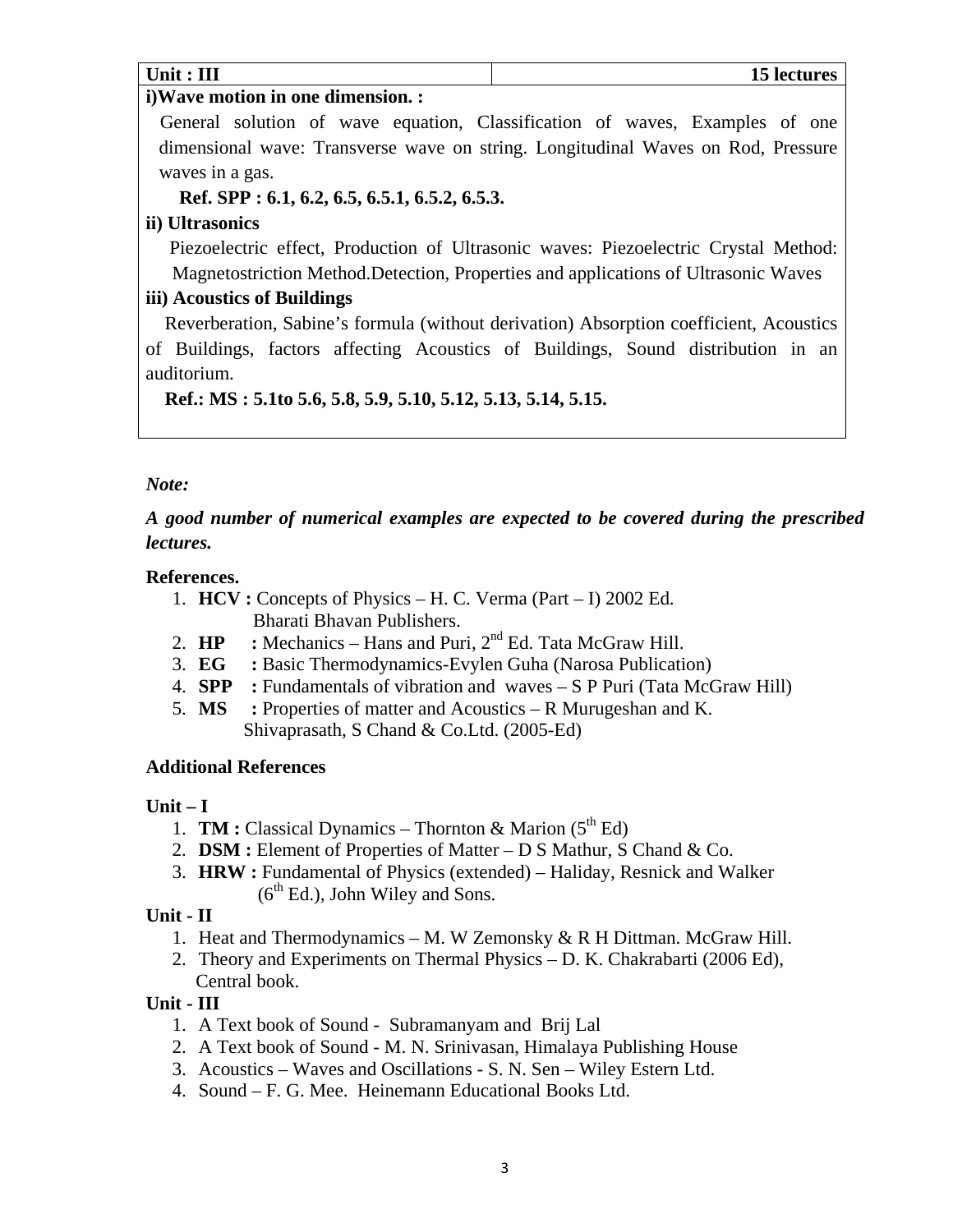| <b>Name</b><br><b>of</b><br>the<br>Programme                                        | <b>Duration</b>                                                                                                                                              |                 | <b>Semester</b> | <b>Subject</b>        |  |  |
|-------------------------------------------------------------------------------------|--------------------------------------------------------------------------------------------------------------------------------------------------------------|-----------------|-----------------|-----------------------|--|--|
| <b>B.Sc.</b> in Physics                                                             | Six semesters                                                                                                                                                |                 | I               | Physics               |  |  |
| <b>Course Code</b>                                                                  | Title                                                                                                                                                        |                 | Credits         | [courses              |  |  |
| <b>USPH102</b>                                                                      | Electricity,                                                                                                                                                 | Magnetism,      | 4 for USPH101   | <b>USPH101,</b>       |  |  |
|                                                                                     | Electronics,                                                                                                                                                 | Atomic, Nuclear | and USPH102     | <b>USPH102</b><br>and |  |  |
|                                                                                     | and Modern Physics                                                                                                                                           |                 |                 | USPHP1]               |  |  |
| Unit: I                                                                             |                                                                                                                                                              |                 |                 | 15 lectures           |  |  |
| 1. Transient response of circuits:                                                  |                                                                                                                                                              |                 |                 |                       |  |  |
|                                                                                     | Series LR, CR and LCR circuit. Growth and decay of current                                                                                                   |                 |                 |                       |  |  |
| $CR: 14.1$ to 14.3                                                                  |                                                                                                                                                              |                 |                 |                       |  |  |
|                                                                                     | 2. Alternating current theory: (Concept of L, R and C: Review)                                                                                               |                 |                 |                       |  |  |
|                                                                                     | Complex numbers, AC circuit containing pure R, Pure L and pure C, Series L-R, C-R and                                                                        |                 |                 |                       |  |  |
|                                                                                     | LCR circuits. Resonance in LCR circuit (both series and parallel) Power in AC circuit,                                                                       |                 |                 |                       |  |  |
| $CR - 15.2$ , 15.5 to 15.12                                                         | Q factor. Transformer: (Ref. CR: Art 5.12 Omit phasor diagram & Auto transformer)                                                                            |                 |                 |                       |  |  |
| Unit: II                                                                            |                                                                                                                                                              |                 |                 | 15 lectures           |  |  |
|                                                                                     | 1) Nuclear atom, electron orbits, atomic spectra, Bohr atom, energy levels and spectra,                                                                      |                 |                 |                       |  |  |
|                                                                                     | correspondence principal, nuclear motion, atomic excitation.                                                                                                 |                 |                 |                       |  |  |
|                                                                                     | 2) X-Rays production, continuous and characteristic X ray spectra, X-Ray Diffraction,                                                                        |                 |                 |                       |  |  |
| Bragg's Law,                                                                        |                                                                                                                                                              |                 |                 |                       |  |  |
| AB : 4.1 to 4.8, 2.4, 2.5, 2,6.                                                     |                                                                                                                                                              |                 |                 |                       |  |  |
| Unit: III                                                                           |                                                                                                                                                              |                 |                 | 15 lectures           |  |  |
|                                                                                     | 1) Rectifier Circuit: (Half wave and Full wave rectifier: Review)<br>Bridge rectifier: Efficiency and Ripple factor of Full wave Rectifier, Filter circuits: |                 |                 |                       |  |  |
|                                                                                     | types of filter circuits – capacitor filter, choke input filter, $\pi$ Filter, Voltage stabilization                                                         |                 |                 |                       |  |  |
| - Zener diode as voltage stabilizer.                                                |                                                                                                                                                              |                 |                 |                       |  |  |
| VKM: 9.10 to 9.20, 9.22, 9.23.                                                      |                                                                                                                                                              |                 |                 |                       |  |  |
|                                                                                     | 2) Transistor as amplifier – CB, CE, CC modes. Definition of gain $\alpha$ , $\beta$ (dc ∾) and                                                              |                 |                 |                       |  |  |
|                                                                                     | relation between them. CE amplifier: - operation, Load line Analysis, operating point,                                                                       |                 |                 |                       |  |  |
| cut off and saturation points.                                                      |                                                                                                                                                              |                 |                 |                       |  |  |
| VKM: 11.7 to 11.17, 11.21                                                           |                                                                                                                                                              |                 |                 |                       |  |  |
|                                                                                     | 3) Digital electronics (Logic Gates : Review)                                                                                                                |                 |                 |                       |  |  |
|                                                                                     | De-Morgan's Theorems, NAND & NOR as Universal Building blocks.                                                                                               |                 |                 |                       |  |  |
|                                                                                     | EX-OR gate: Logic expression, logic symbol, truth table, Implementation using basic                                                                          |                 |                 |                       |  |  |
| gates and its applications: Controlled inverter, Half Adder, Full adder.            |                                                                                                                                                              |                 |                 |                       |  |  |
| VKM: 28.8 to 28.14, 28.19                                                           |                                                                                                                                                              |                 |                 |                       |  |  |
| $LM$ : 6.7                                                                          |                                                                                                                                                              |                 |                 |                       |  |  |
| <b>Additional References:</b>                                                       |                                                                                                                                                              |                 |                 |                       |  |  |
| $Unit–III$                                                                          |                                                                                                                                                              |                 |                 |                       |  |  |
| 1. Electronic Principles and applications – A B Bhattacharya, Central Publisher.    |                                                                                                                                                              |                 |                 |                       |  |  |
| 2. Electronic Devices and Circuit Theory – Boylestad and Nashelsky $(6^{th} Ed.)$ , |                                                                                                                                                              |                 |                 |                       |  |  |
| Prentice Hall of India.                                                             |                                                                                                                                                              |                 |                 |                       |  |  |
|                                                                                     | 3. Electronic Principles – A P Malvino $(5th Ed.)$ , Tata McGraw Hill.                                                                                       |                 |                 |                       |  |  |
| 4. Digital Principles and Applications - A P Malvino, McGraw Hill International.    |                                                                                                                                                              |                 |                 |                       |  |  |

5. Digital Electronics – Tokheim ( $4<sup>th</sup> Ed$ .) – McGraw Hill International Edition.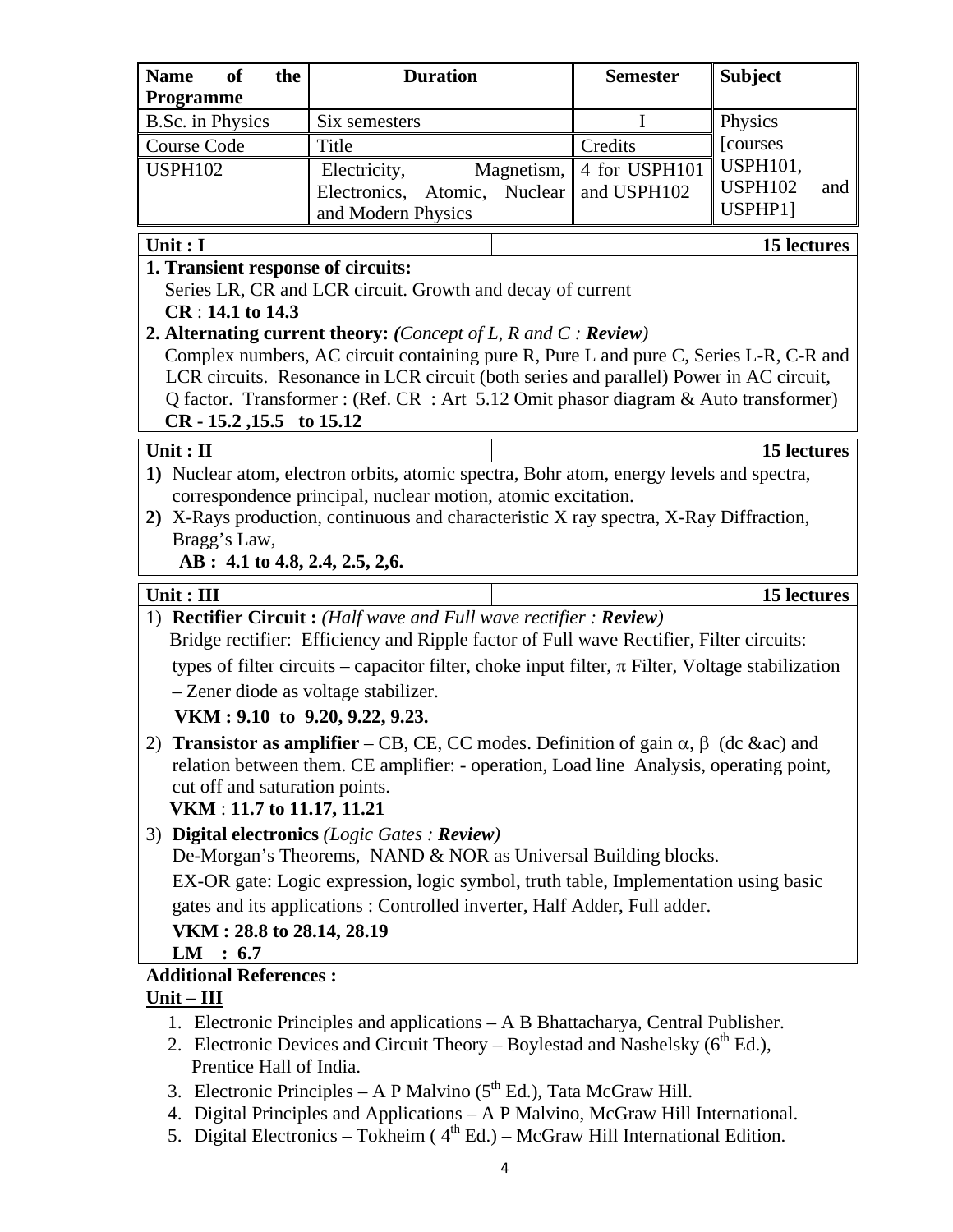| of<br>Name<br>Programme | the   Duration                                                                                                                                | Semester       | Subject                          |
|-------------------------|-----------------------------------------------------------------------------------------------------------------------------------------------|----------------|----------------------------------|
| B.Sc. in Physics        | Six semesters                                                                                                                                 |                | Physics                          |
| Course Code             | Title                                                                                                                                         | Credits        | [courses]<br><b>USPH101,</b>     |
| USPHP1                  | i) Mechanics, Properties of Matter,<br>Heat, Sound & Optics ii) Electricity,<br>Magnetism, Electronics, Atomic,<br>Nuclear and Modern Physics | $\overline{2}$ | <b>USPH102</b><br>and<br>USPHP11 |

#### **Regular experiments**

- 1. Flywheel
- 2. Torsional oscillations
- 3. Bifilar Pendulum
- 4. Helmholtz Resonator
- 5. Y by Vibration
- 6. η By Poisseuli Method
- 7. Bridge rectifier (to study load regulation)
- 8. Zener diode as regulator
- 9. Transistor (CE) characteristics
- 10.DeMorgan's Theorems

11.EX-OR Gate, NAND and NOR as Universal Building Blocks.

#### **Skill Experiments**

- 1. Use of Vernier Callipers, Micrometer Screw Gauge and Travelling Microscope
- 2. Graph plotting (Exponential, Straight line with intercept, Resonance curve etc.)
- 3. Spectrometer : Schuster's Method
- 4. Use of DMM

Minimum 7 experiments from both the papers should be completed in first semester. All the skill experiments are to be reported in journal. Certified journal is must to be eligible to appear for the semester end practical examination.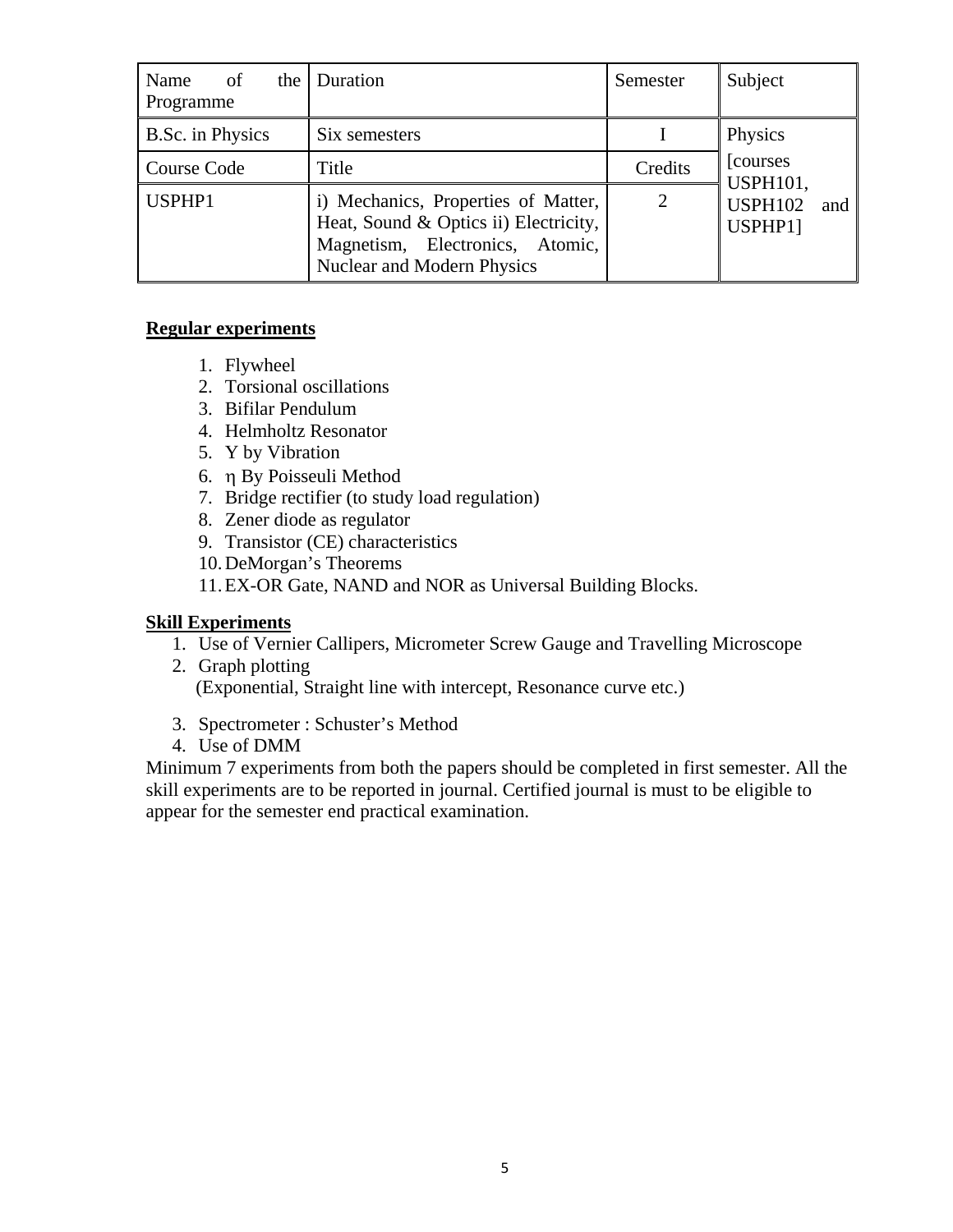| of<br>Name<br>Programme | the Duration                                             | Semester                                | Subject                          |
|-------------------------|----------------------------------------------------------|-----------------------------------------|----------------------------------|
| B.Sc. in Physics        | Six semesters                                            | -11                                     | Physics                          |
| Course Code             | Title                                                    | Credits                                 | [courses]<br><b>USPH201,</b>     |
| <b>USPH201</b>          | Mechanics,<br>Properties<br>Matter, Heat, Sound & Optics | of $\vert$ 4 for USPH201<br>And USPH202 | <b>USPH202</b><br>and<br>USPHP21 |

#### Unit : I 15 lectures

#### **i)Composition of two SHM,s :**

 **(***Definition of SHM and composition of two parallel SHM's of same period : review)*  Composition of two perpendicular S H M's having same period and period in the ratio

# 1:2, Lissajous figures.

#### **Ref.: SPP 2.4.1, 2.4.3, 2.4.4.**

#### **ii)Mechanics of a system of particles:**

Centre of mass of a system of particles, Linear momentum of a system of particles and its conservation. Angular momentum of a system of particles and its conservation. Rocket motion (neglecting gravity)

#### **Ref.: TM: 9.2, 9.3, 9.4, 9.11**

| Unit: $II$                                                                               | 15 lectures                                                                              |
|------------------------------------------------------------------------------------------|------------------------------------------------------------------------------------------|
| i)Geometrical Optics:                                                                    |                                                                                          |
| Refraction through lenses, Thin lens, Thick lens, Lens combination.                      |                                                                                          |
| ii)Aberrations:                                                                          |                                                                                          |
| Spherical Aberration, Reduction of Spherical Aberration                                  | Chromatic Aberration,                                                                    |
| <b>Condition for Achromatism</b>                                                         |                                                                                          |
| iii)Simple Table Spectrometer:                                                           |                                                                                          |
| Adjustments, measurement of angle of minimum deviation                                   |                                                                                          |
| iv)Interference of light:                                                                |                                                                                          |
| Interference in thin films, Fringes in Wedge shaped films, Newton's Rings.               |                                                                                          |
| Ref.: S. B 2.1 to 2.11, 2.14, 2.15, 3.5 to 3.11, 3.25 to 3.28, 4.36, 4.37, 8.15 to 8.25. |                                                                                          |
|                                                                                          |                                                                                          |
| Unit: III                                                                                | 15 lectures                                                                              |
| Laser :                                                                                  |                                                                                          |
|                                                                                          | Introduction, transition between Atomic energy states (without derivation), Principle of |

Introduction, transition between Atomic energy states (without derivation), Principle of Laser, Properties of Laser, Helium–Neon Laser, Application of Laser to Holography and other applications.

## **Ref.: S P: 9.1, to 9.6, 9.10, 9.11.**

#### **Fibre Optics :**

Light propagation through Fibres, Fibre Geometry, Internal reflection, Numerical Aperture, Step-Index and Graded-Index Fibres, Applications of Fibres.

**Ref.: S P : – 13.3, 13.5, 13.9.**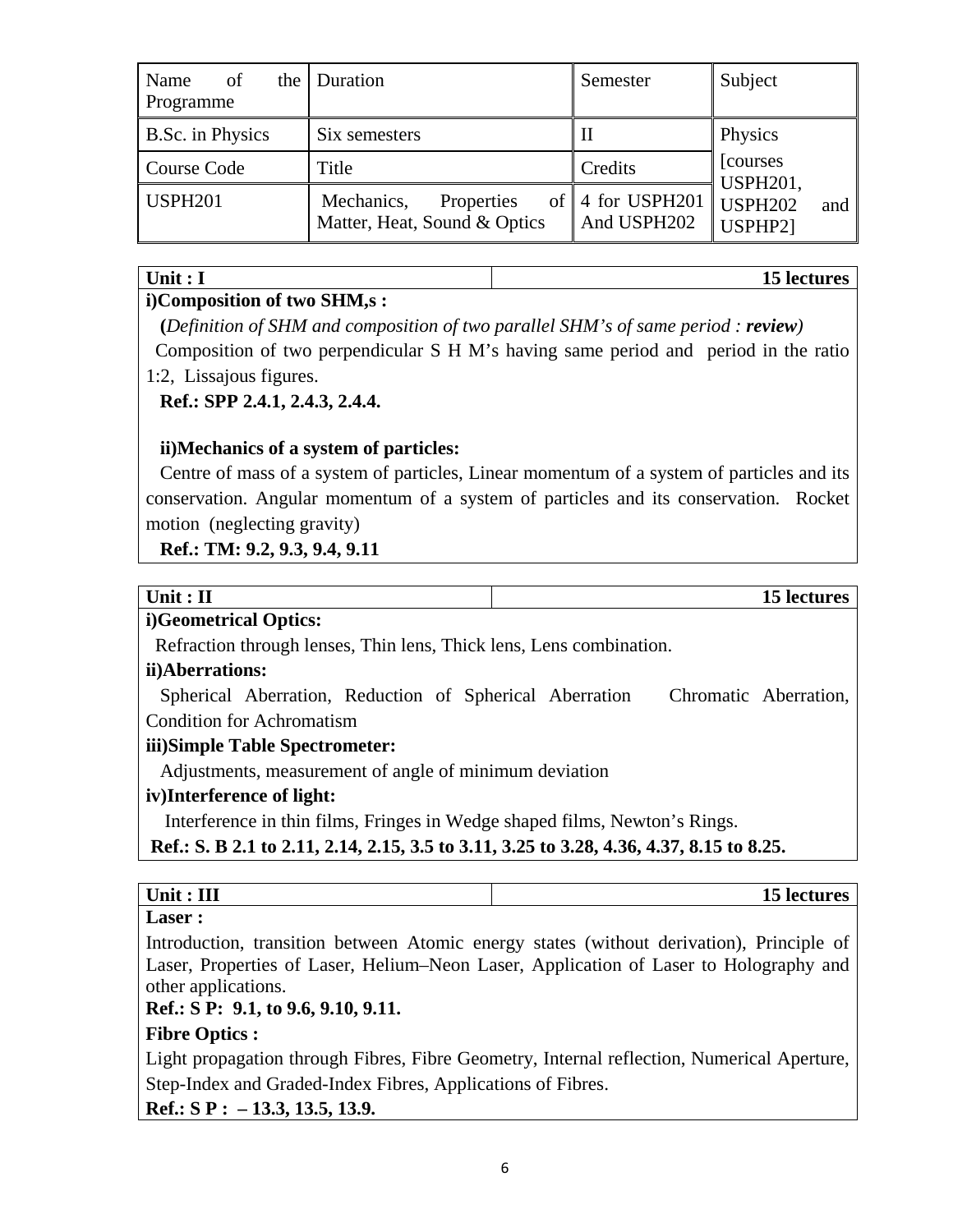#### *Note:*

#### *A good number of numerical examples are expected to be covered during the prescribed lectures.*

- 1. **TM** : Classical Dynamics Thornton and Marion  $(5<sup>th</sup> Ed.)$  Thomson Books.
- 2. **SB** : A Text Book of Optics, N. Subramaniyam and Brij Lal, S. Chand and Co. 22<sup>nd</sup> Ed. (1994)
- 3. **SPP :** Fundamentals of vibration and waves S P Puri (Tata McGraw Hill)
- 4. **SP :** Modern Physics Concept and Applications Sanjeev Puri, Narosa Publication.

#### **Additional References**

# **Unit – I**

- 1. **DSM :** Element of Properties of Matter D.S. Mathur, S. Chand & Co. (Ed. 2001)
- 2. **KRS :** Mechanics K R Symon Addision Wesley Publishing Co.

# **Unit – II**

- 1. Principles of Optics B. K. Mathur and T. P. Pandya  $(3<sup>rd</sup> Ed.)$  1981, McGraw Hill International.
- 2. Fundamentals of Optics Khanna and Gulati (1994), S. Chand.
- 3. Optics C. L. Arora, S. Cand & Co. Ltd (2001)

# **Unit – III**

- 1. Fundamentals of Optics Jenkins and White.  $(4<sup>th</sup> Ed)$  McGraw Hill International.
- 2. Optics Ajoy Ghatak  $(2^{nd} Ed.)$  Tata McGraw Hill.
- 3. Electronic Communication System and Device Kennedy.  $(4<sup>th</sup> Ed)$  Tata McGraw Hill.
- 4. Fibre Optics Kaiser, McGraw Hill.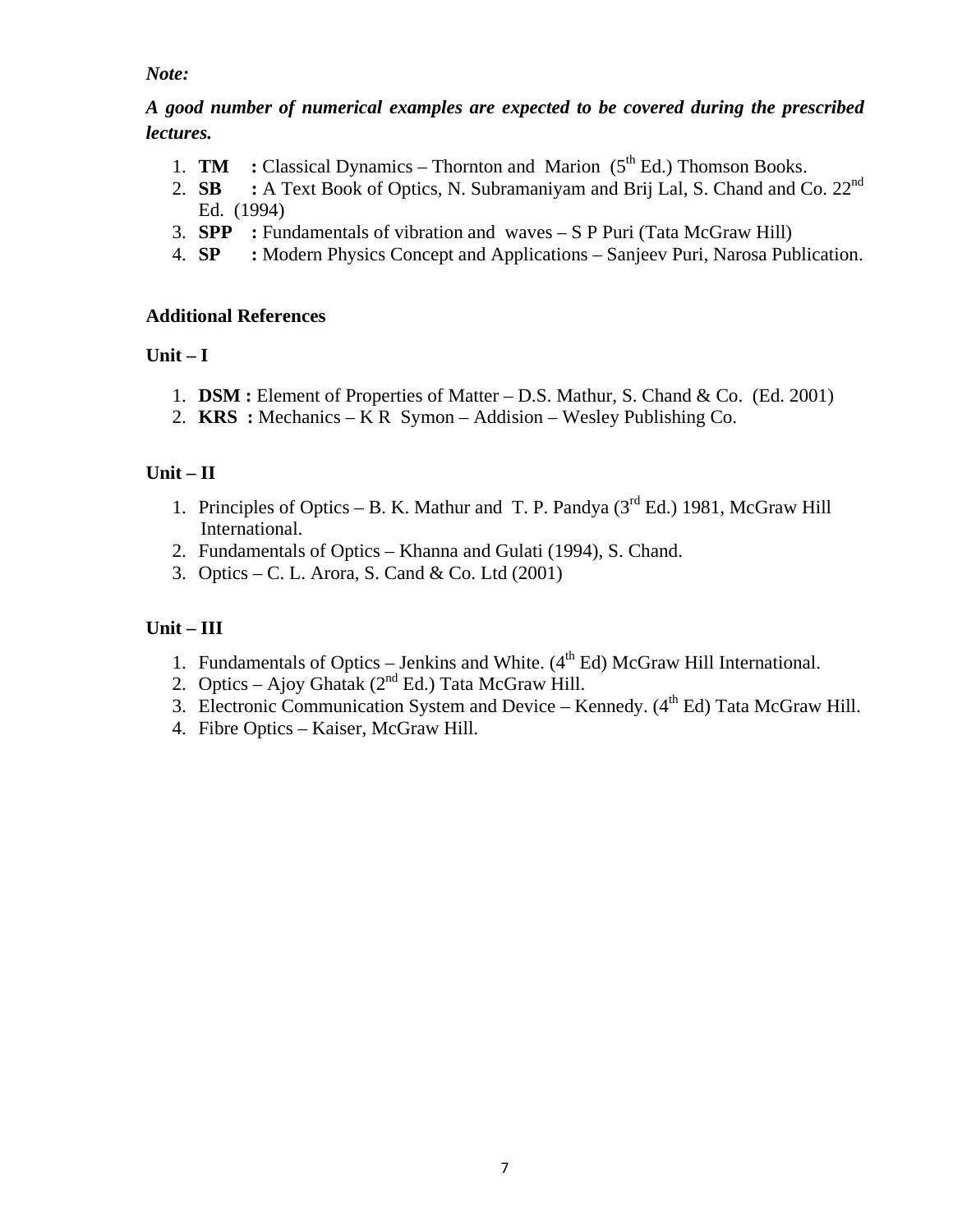| of<br>Name<br>the  <br>Programme | Duration                                                                         | Semester                     | Subject                            |
|----------------------------------|----------------------------------------------------------------------------------|------------------------------|------------------------------------|
| B.Sc. in Physics                 | Six semesters                                                                    | П                            | Physics                            |
| Course Code                      | Title                                                                            | Credits                      | [Courses]<br><b>USPH201,</b>       |
| <b>USPH202</b>                   | Electricity,<br>Magnetism,<br>Electronics, Atomic, Nuclear<br>and Modern Physics | 4 for USPH201<br>And USPH202 | <b>USPH202</b><br>and  <br>USPHP21 |

#### **Unit : I** 15 lectures

#### **1. a) Circuit theorems:**

Thevenin theorem, Norton theorem, Reciprocity theorem, Maximum power transfer theorem.

**CR : 7.7, 7.8, 7.9, 7.10, 7.11** 

**b) A C bridges:** General AC Bridge, Maxwell, de-Sauty, Wien, Schering. **CR : 15.14** 

#### **2. Electromagnetic Measuring Instruments:**

General theory of MCG, Dead beat and Ballistic galvanometer.

Difference between Dead beat and Ballistic galvanometer.

**CR – 12.1, 12.2, 12.4, 12.5.** 

# Unit : II 15 lectures

- 1. Nuclear composition, some nuclear properties, stable nuclei, binding energy, Meson theory of nuclear forces.
- 2. Radioactive decay: Five kinds, Radioactivity and the Earth, Radiation Hazards, Half-Life, Radiometric Dating, Successive Disintegration  $A = B = \sum (stable)$ , Radioactive Series and Radioactive Equilibrium.

# **AB : 11.1 to 11.4, 11.7, 12.1 to 12.3.**

| $\mathbf{r}$<br>- יור<br><b>UML</b> | ---<br>                  |                 |                          |  |              |  |        |  |  |     | roc<br>LJ.<br>∸<br>TO TECHNI |
|-------------------------------------|--------------------------|-----------------|--------------------------|--|--------------|--|--------|--|--|-----|------------------------------|
|                                     | $\overline{\phantom{a}}$ | $\Gamma$ $\sim$ | $\overline{\phantom{a}}$ |  | $\mathbf{m}$ |  | $\sim$ |  |  | . . | 1.01<br>$\cdot$ $\sim$       |

- 1. Compton Effect, Pair production, Photons and Gravity, Gravitational Red Shift.
- **2.** De Broglie Waves, Wave function, Particle Diffraction, Davisson Germer Experiment, Heisenberg's Uncertainty Principle. **AB : 2.7, 2.8, 2.9, 3.1, 3.2, 3.5, 3.7, 3.8, 3.9.**

*Note:* 

# *A good number of numerical examples are expected to be covered during the prescribed lectures.*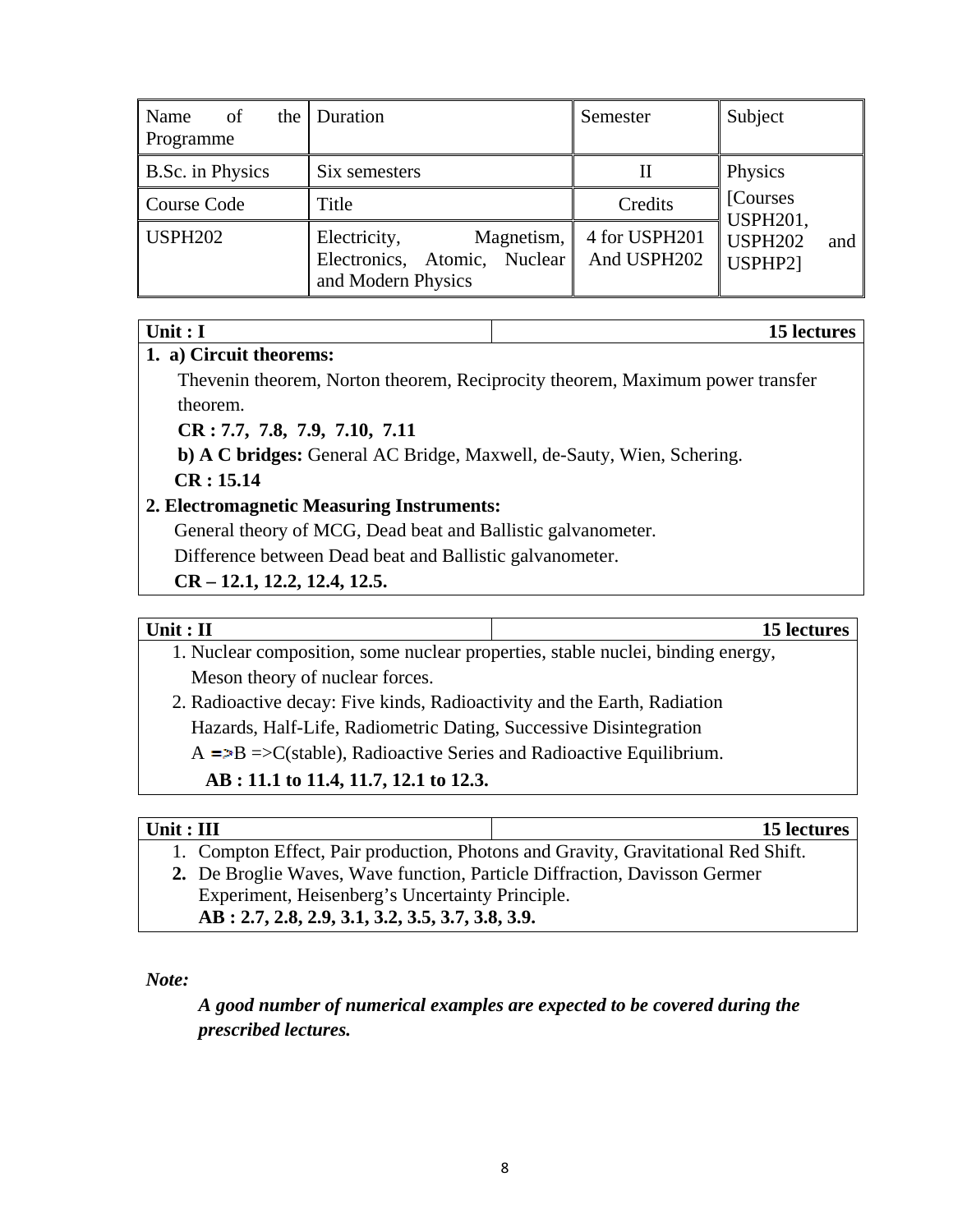#### **References :**

- 1. **CR :** Electricity and Magnetism- D. Chattopadhaya and P. C. Rakshit  $(4<sup>th</sup> Ed)$  Reprint – 2000) Books and Allied (P) Ltd.
- 2.  $AB:$  Concepts of Modern Physics A. Beiser ( $6<sup>th</sup> Ed$ ), Tata McGraw Hill.
- 3. **VKM** : Principles of Electronics V. K. Mehta and Rohit Mehta (2006 revised Ed), S. Chand and Co.
- 4. **LM** : Digital Principles and Applications Leach and Malvino (5<sup>th</sup> Ed), Tata McGraw Hill.

#### **Additional References**

#### **Unit I**

- 1. Mechanics and Electrodynamics Brij Lal, N. Subramaniyam, Jivan Seshan (Revised and enlarged Ed – 2005) S. Chand.
- 2. Schaum's Outline Series Electricity and magnetism Administer.

#### **Unit II and III**

- 1. Perspectives of modern Physics A Beiser, Tata McGraw Hill.
- 2. Quantum Mechanics S B Singh, M K Bagde, Kamal Singh, S Chand (Reprinted 2000).
- 3. Nuclear Physics S B Patel, New Age International Pvt. Ltd.
- 4. Atomic and Nuclear Physics S. N. Ghosal ( $2<sup>nd</sup>$  Ed. 2000) S Chand & Co.
- 5. Atomic and Nuclear Physics A. B. Gupta and Deepak Ghosh, Books & Allied (P)Ltd.  $(2<sup>nd</sup> Ed. 1999.)$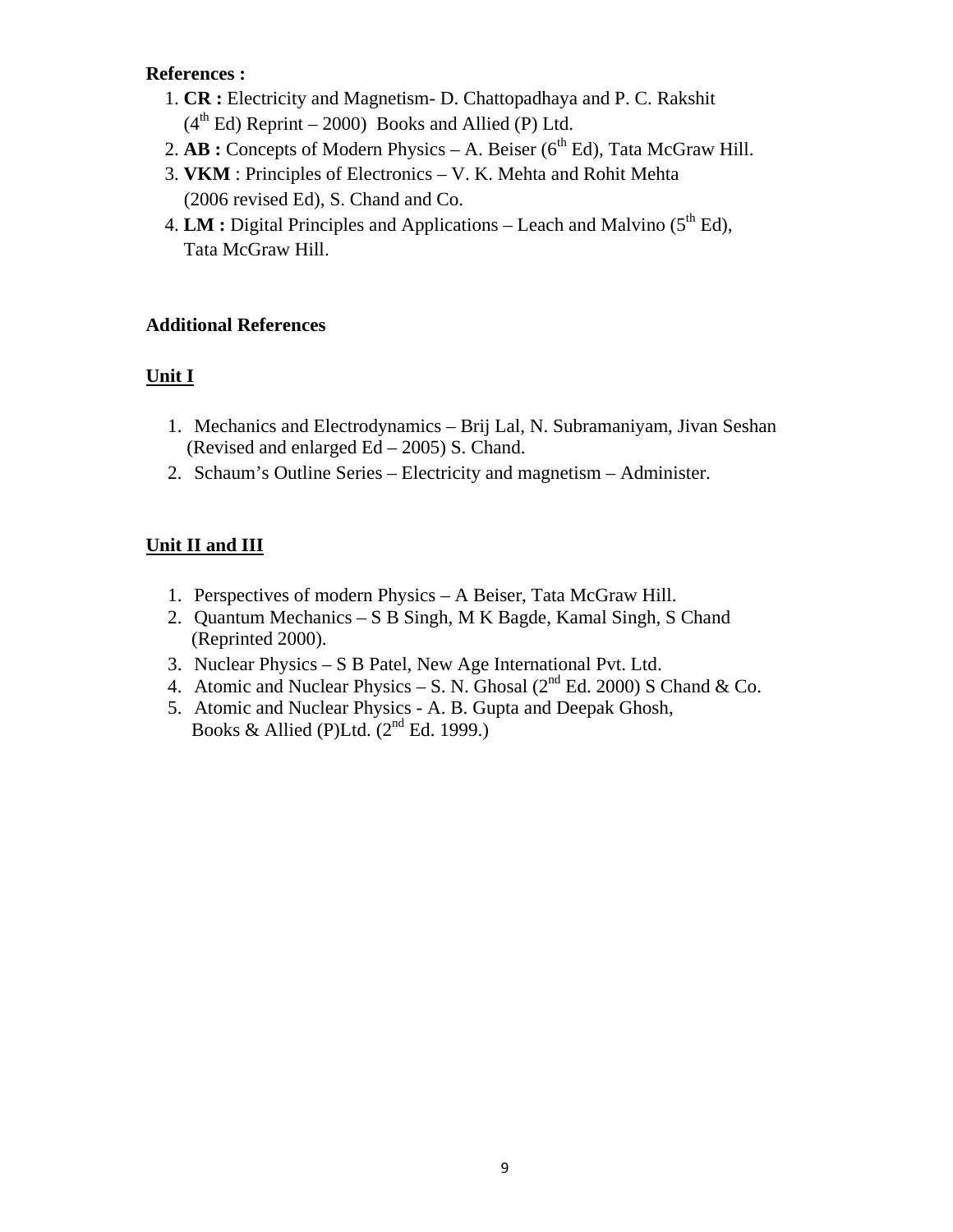| Name<br>of              | the Duration                          | Semester       | Subject               |
|-------------------------|---------------------------------------|----------------|-----------------------|
| Programme               |                                       |                |                       |
| <b>B.Sc.</b> in Physics | Six semesters                         |                | Physics [courses]     |
| Course Code             | Title                                 | Credits        | USPH <sub>201</sub>   |
| USPHP2                  | i) Mechanics, Properties of Matter,   | $\overline{2}$ | <b>USPH202</b><br>and |
|                         | Heat, Sound & Optics ii) Electricity, |                | USPHP21               |
|                         | Magnetism, Electronics, Atomic,       |                |                       |
|                         | <b>Nuclear and Modern Physics</b>     |                |                       |

#### **Regular experiments Paper – I and II**

- 1. J by Electrical Method
- 2. Spectrometer (determination of angle of prism A)
- 3. Spectrometer (determination of refractive index μ of material of prism)
- 4. Combination of lenses
- 5. Newton's rings
- 6. Wedge Shaped Film
- 7. Thevenin's theorem
- 8. Norton's theorem
- 9. LR circuit
- 10.CR circuit
- 11.Frequency of AC mains
- 12.LDR characteristics
- 13.LCR Series Resonance

#### **Demonstration experiments**

- 1. Angular momentum conservation ( Rotating platform)
- 2. Brewster's law
- 3. Laser beam divergence, intensity
- 4. Use of oscilloscope
- 5. Charging and Discharging of a capacitor
- 6. Use of PC for graphs, demonstration experiments
- 7. Single Slit Fraunhoffer diffraction.
- 8. Faraday's Induction Experiment

Minimum 7 experiments from both the papers should be completed in the second semester. At least four demonstration experiments are to be reported in journal. Certified journal is must to be eligible to appear for the semester end practical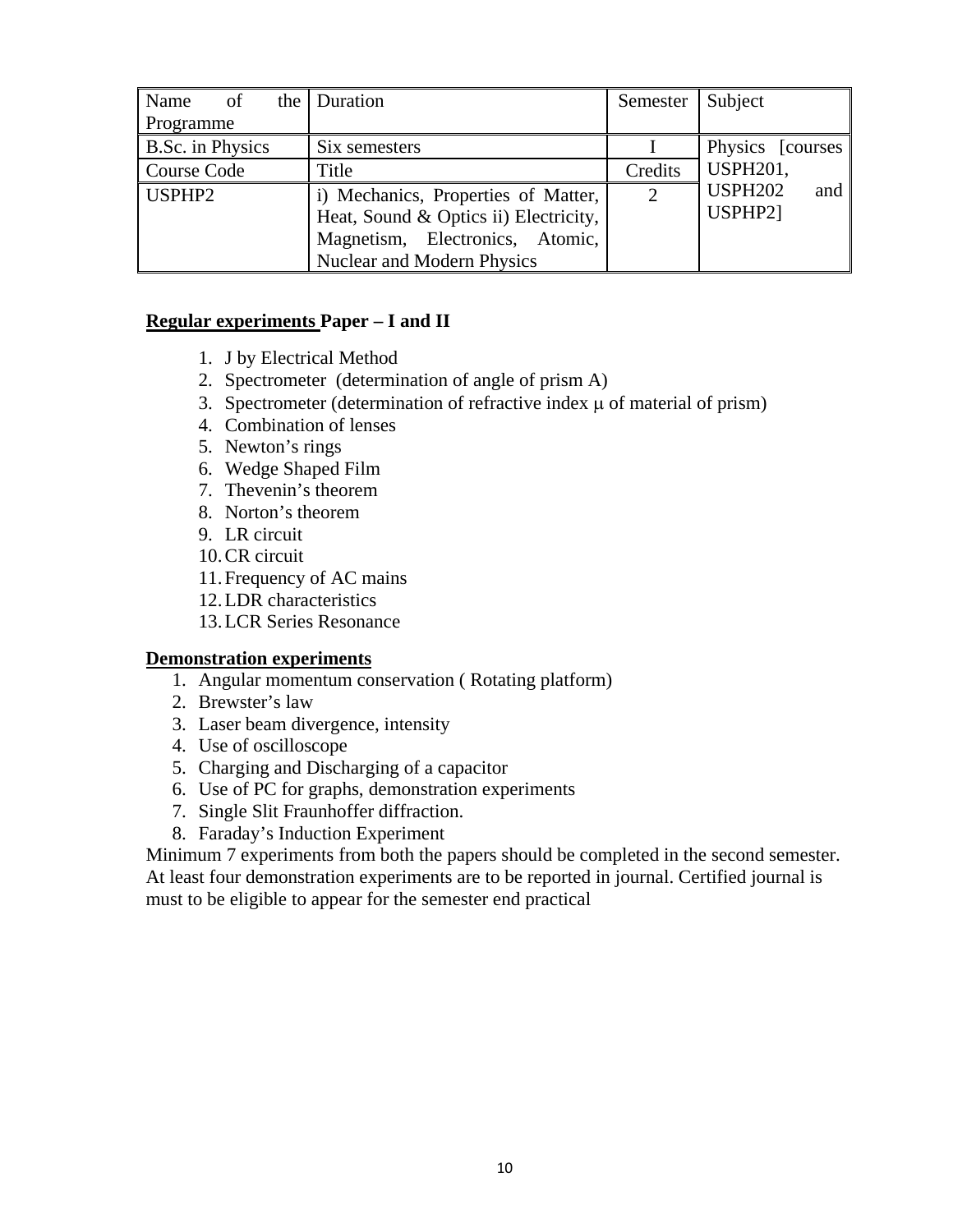The scheme of examination for the revised course in Physics at the First Year B. Sc. Semester end examination will be as follows.

#### **Scheme of Examination:**

The performance of the learners shall be evaluated into two parts. The learner's performance shall be assessed by Internal Assessment with 40% marks in the first part & by conducting the Semester End Examinations with 60% marks in the second part.

The Course having Practical training will have Practical Examination for 50 marks at the end of Semester, out of which 30 marks for the Practical task assigned at the time of examination. The 20 marks are allotted as Internal Assessment.

The allocation of marks for the Internal Assessment and Semester End Examinations are as shown below:-

**Internal Assessment**: It is defined as the assessment of the learners on the basis of continuous evaluation as envisaged in the Credit based system by way of participation of learners in various academic and correlated activities in the given semester of the progamme.

**Semester End Assessment** : It is defined as the assessment of the learners on the basis of Performance in the semester end Theory/ written/ Practical examination.

#### **Modality of Assessment : Internal Assessment - 40% 40 marks. 40 marks. 40 marks.**

| a)                                  | <b>Theory</b>                                               | 40 marks     |  |  |  |  |
|-------------------------------------|-------------------------------------------------------------|--------------|--|--|--|--|
| Sr <sub>No</sub>                    | <b>Evaluation type</b>                                      | <b>Marks</b> |  |  |  |  |
|                                     | Two Assignments/Case study/Project                          | 20           |  |  |  |  |
| $\mathcal{D}_{\mathcal{L}}$         | One class Test (multiple choice questions objective)        |              |  |  |  |  |
| 3                                   | participation in routine class instructional<br>Active      | 05           |  |  |  |  |
|                                     | deliveries (case studies/seminars//presentation)            |              |  |  |  |  |
| 4                                   | Overall conduct as a responsible student, manners, skill in | 05           |  |  |  |  |
|                                     | articulation, leadership qualities demonstrated through     |              |  |  |  |  |
|                                     | organizing co-curricular activities, etc.                   |              |  |  |  |  |
| <b>Practicals</b><br>20 marks<br>b) |                                                             |              |  |  |  |  |
| Sr <sub>No</sub>                    | Evaluation type                                             | <b>Marks</b> |  |  |  |  |
|                                     | Two best practicals                                         | 10           |  |  |  |  |
| $\mathcal{D}_{\mathcal{L}}$         | Journal                                                     | 05           |  |  |  |  |
| 3                                   | Viva                                                        | 05           |  |  |  |  |

#### **B ) External examination - 60 %**

#### **Semester End Theory Assessment - 60% 60 marks**

- i. Duration These examinations shall be of two hours duration.
- ii. Theory question paper pattern :-
- 1. There shall be four questions each of 15 marks. On each unit there will be one question & fourth one will be based on entire syllabus.
- 2. All questions shall be compulsory with internal choice within the questions. Each question will be of 20 to 23 marks with options.